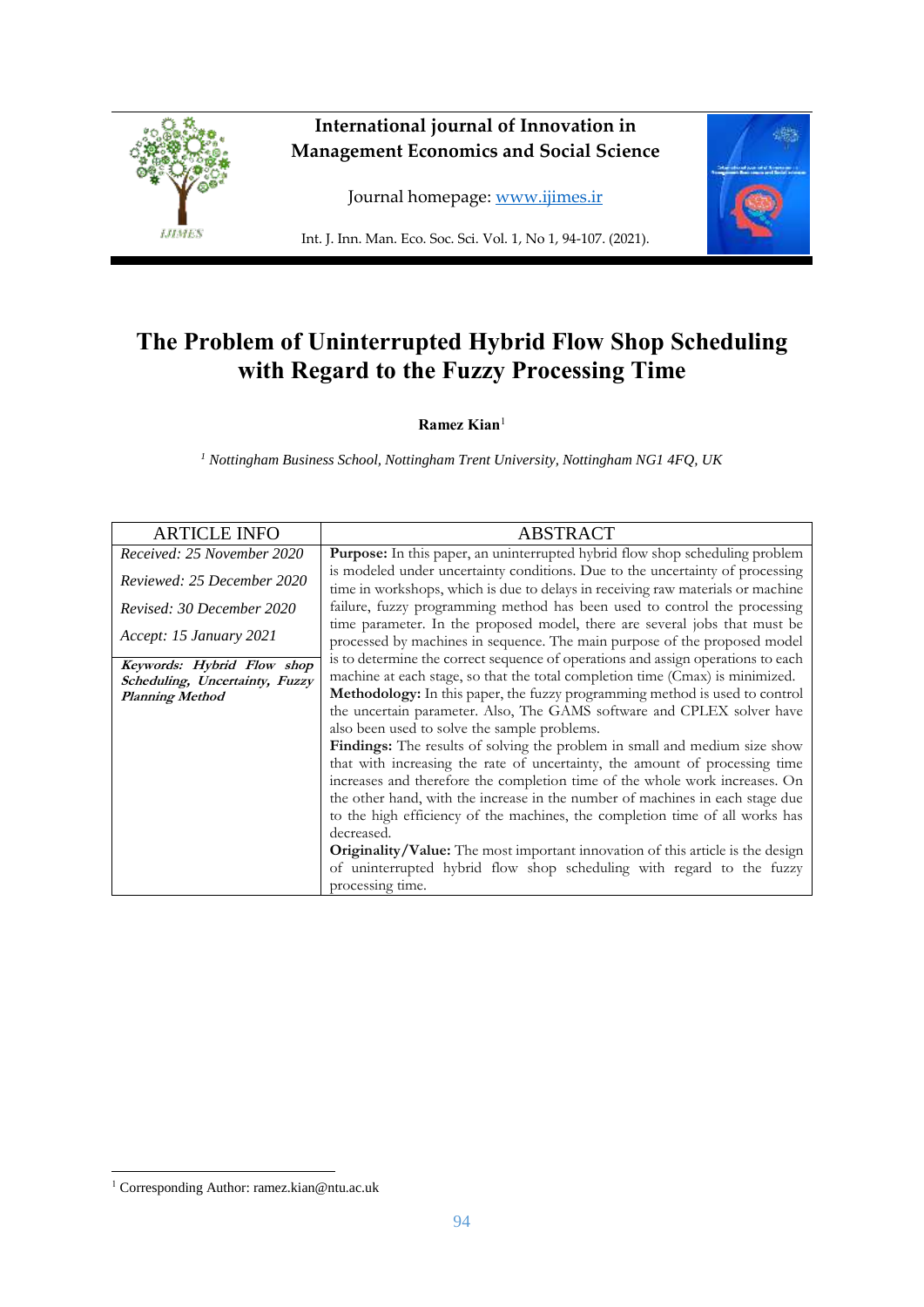## **1.Introduction**

Scheduling is actually the allocation of resources to activities with the aim of optimizing one to several performance criteria, which can appear in different forms depending on the characteristics of resources and activities. Sources may be the number of machines on a factory production line, CPU, memory and input and output factors in a computer system, runways at an airport, mechanics at a machinery repair shop, or the like [1]. Activities may include the number of operations in a manufacturing process, the execution of a computer program, the landing and take-off of an aircraft, and the repair of machinery. Also, various performance criteria are used for optimization [2]. Minimizing completion time or minimizing the number of delays are among a variety of performance metrics. The study of scheduling has a history of over half a century. Researchers in the field of operations research, managers and industrial engineers are among the people who turned to this field after encountering problems in managing various activities. Scheduling algorithms reduce production costs and ultimately lead to market survival by creating a competitive advantage. In other words, efficient use of limited resources available reduces costs, and this is the most important reason and economic justification for using scheduling and study in this area. The importance of scheduling in recent years has become increasingly important due to increased diversity in customer demand, reduced product life cycle, rapid development of new processes and technologies, and as a result of rapid changes and fluctuations in competitive markets. These trade and economic pressures of the market require a system that, despite minimizing inventory, is able to meet a high level of customer satisfaction with products and orders, so these systems need a timely, efficient and enforceable schedule [3]. Of course, it should not be overlooked that scheduling is at the lowest level in terms of planning and is influenced by strategic planning and medium-term planning, so any change in higher levels of planning will have significant effects on scheduling. In other words, to optimize scheduling, inventory control, production and order forecasting, resource allocation, and other high-level decision-making must first be optimized, because the results of decisions made by the aforementioned functions affect scheduling optimization [4]. In addition, it should be noted that contingencies in the flow shop, such as machine breakdowns or changes in work process time, invalidate previous predictions and thus leave important effects on schedules. Scheduling issues are usually considered, modeled, and modeled. Sometimes the time to enter the machine work environment or the process time or other factors influencing the problem is uncertain [5]. Scheduling problems are very complex even in the simplest case where the models are definite and all times have fixed values. For example, if 4 pieces of work in a flow shop need to be processed on 5 machines, and if we do not impose any restrictions on the problem, the above example means having  $(4!^5)$  or 7962624 different arrangements on these 5 machines, However, in practice we know that many cases must be eliminated according to the conditions of production. In a typical car factory, we have at least one hundred work pieces and more than 252 different machines in each production department, so any technique that leads us to optimization is very valuable [6]. Accordingly, and due to the high importance of flow shop scheduling, in this paper, the modeling of a hybrid flow shop scheduling problem without interruption in conditions of uncertainty is discussed.

### **2. Literature review**

Hybrid flow shop consists of two or more stages with a flow shop, each consisting of several uniform or unrelated parallel machines. Some steps may involve only one machine, but at least one step must involve several machines. One of the first studies conducted in a mixed flow shop environment was in 1971 by Arthanary. The researchers used a branch-bound method to solve the problem and showed that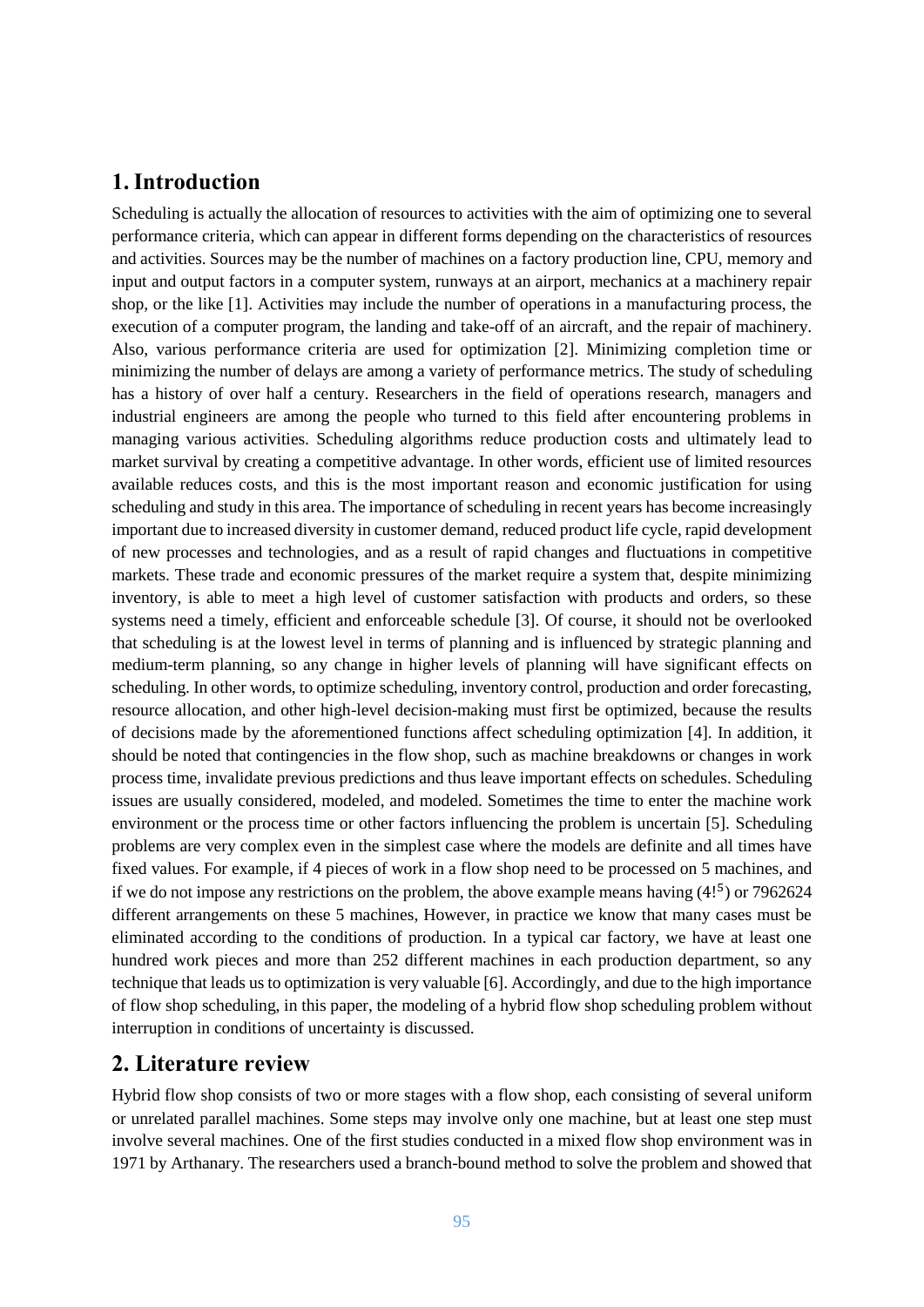for at least one set of answers, the maximum completion time  $(Cmax)$  is obtained using this method, which they called the preferred scheduling [7]. In addition, in this paper, a method for calculating the lower limit was proposed, which was later upgraded by Portman et al. [8]. In solving two-stage mixedworkflow problems, placing activities with longer processing times at the beginning of the scheduling as well as activities with shorter processing times at the end of the scheduling will reduce the efficiency. Activities with the shortest processing times are selected in both stages [9]. Naderi et al. Have proposed four different complex integer linear programming mathematical models for this problem. They have also used particle swarm optimization algorithm to solve this problem in which they have presented an acceptance criterion and an innovative local search method [10]. Lin and Chen modeled the flow shop scheduling problem for the semiconductor manufacturing company. For this purpose, they used a genetic algorithm to solve the problem and minimize the flow time [11]. Dios et al. Sought to minimize the completion time of all activities by presenting an article entitled Efficient Innovative Algorithms for Mixed Flow shop Scheduling Problems. Comparing different innovative algorithms, they showed that the algorithm presented by them is highly efficient in terms of computational time as well as relative difference to the optimal value [12]. Lee et al. Proposed a two-objective mathematical model for modeling the problem of scheduling a flow shop mixed with the time of normal activity. Their objective functions were to minimize both waiting time and total early / late time. They used the NSGA II dualobjective algorithm to solve the problem [13]. Sun et al. Examine the previous and most advanced approaches of MFSP. Innovative and meta-innovative methods and combined methods have proven to be much more useful than other methods in large and complex situations. Their survey shows that the algorithms developed for MFSP still pay considerable attention to research from a theoretical and practical point of view [14]. Engin et al. Have proposed an effective hybrid ant cloning algorithm based on cross-mechanism and mutation for uninterrupted flow shop problems with the aim of minimizing the completion time and its performance has been compared with adaptive learning algorithm and heuristic genetic algorithm. Computational experiments show that the proposed hybrid ant colony algorithm gives better results than other algorithms [15]. Ribas et al. Have extensively reviewed recent articles on flow shop scheduling (HFS) problems. Articles are first classified according to HFS characteristics and production constraints. Second, the articles are categorized according to the proposed solution approach. These two classifications provide an overview of the problem situation and can guide the reader in future research [16]. To solve the flow shop scheduling problems, Zheng et al., proposed a hybrid Discrete Fruit Eater Optimization (HDFOA) algorithm. Each generation of evolution in the algorithm includes four stages of search: odor-based search, vision-based search, synchronous search, and refrigeration simulation. The simulation and comparison results based on the standard test sets show the effectiveness and robustness of the proposed algorithm [17]. Davondra introduces a discrete migration algorithm to solve the flow shop by blocking the scheduling problem. The two sets of criteria Karler, Heller, Reeves and Taylard are solved using a new algorithm [18]. Wang et al., presented a job scheduling program with production waiting time as the optimization goal and the basis of the Differential Evolution (DE) algorithm to shorten the existing production waiting time in the Combined flow shop Scheduling (HFSP) problem [19]. Zhang et al., proposed a bird migration optimization algorithm to solve the hybrid flow shop scheduling problem. They compared the performance of their algorithm with seven other algorithms and concluded that the bird migration optimization algorithm has a high efficiency in problem solving [20]. komaki et al. Modeled the problem of two-stage combined flow shop scheduling with the aim of minimizing the total completion time. They used a meta-heuristic algorithm and two heuristic methods to solve the problem. The computational results showed that the heuristic algorithm can search the lower bound for the problem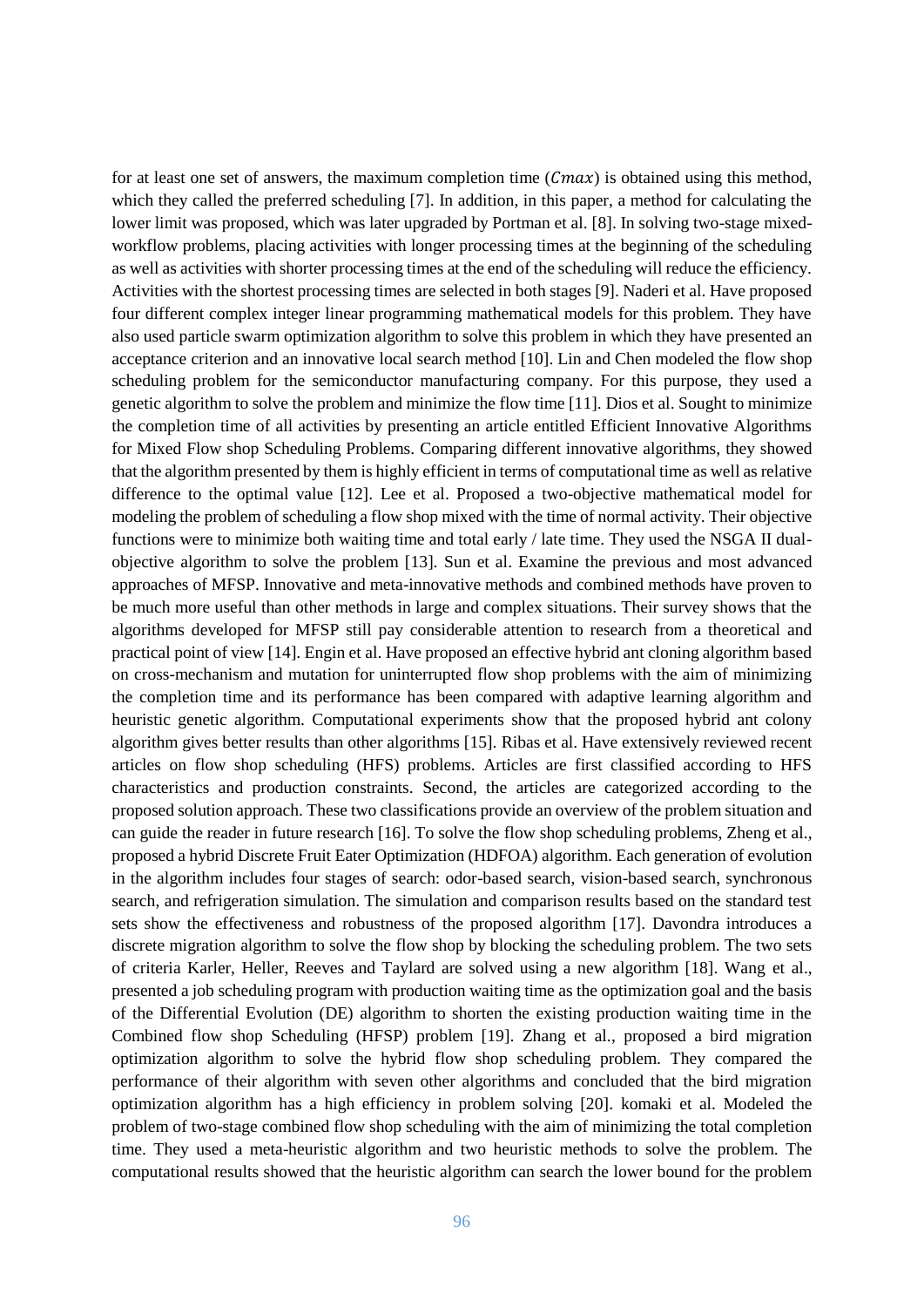[21]. Chamnanlor et al., Modeling the problem of combined flow shop scheduling with respect to time window constraints. The model presented by them was mostly used in the sliding part of hard disk products. They used a combined ant colony optimization algorithm with genetics and finally demonstrated the efficiency of their algorithm [22]. Lu et al., used a multi-objective wolf optimization algorithm to solve the hybrid flow manning problem. In their model, in addition to energy production and consumption efficiency, noise pollution was also examined. The algorithm presented by them was also compared with other multi-objective evolutionary algorithms, which resulted in the high efficiency of the multi-objective gray wolf optimization algorithm [23]. Qin et al., used an improved ant colony algorithm to solve the problem of dynamic hybrid flow shop scheduling by considering uncertainty during processing. They implemented their model on a real manufacturing industry [24]. Shao et al., modeled the hybrid flow shop scheduling problem and solved it with a greedy search algorithm. The main purpose of the proposed model was to reduce the completion time of the entire work, which was a problem for a model distribution product store. They showed that the algorithm they provide is competitive with other existing algorithms [25]. Fernandez et al., used an automated algorithm to solve the hybrid flow shop scheduling problem. They proved that the problem they designed was NP-Hard. Therefore, the use of meta-heuristic algorithms should be considered. Statistical calculations showed that the designed automatic algorithm is more efficient than other algorithms in solving the problem [26]. Lee et al., modeled a hybrid flow shop scheduling model using sequence-dependent preparation times. They used honeydew optimization algorithm to minimize Cmax [27]. Shao et al., modeled a hybrid flow shop scheduling problem with the aim of minimizing premature crop time, performance, and total workload. They proposed a multifunctional evolutionary algorithm MOEA-LS to solve the model. The computational results showed a very high efficiency of the proposed algorithm compared to other algorithms [28]. According to the literature, a small number of articles have considered the uncertainty in processing times. Therefore, the design of a new model of the problem of uninterrupted hybrid flow shop scheduling, in which the processing time is in the form of triangular fuzzy numbers, is addressed in this paper.

#### **3. Research method**

In this paper, a mathematical model of uninterrupted combined flow shop scheduling is designed based on Fig. 1. In this system, uninterrupted means that the works are processed by existing machines without any interruption. The reason for non-interruption can be considered in cases such as the pipe production system, which must be processed immediately after the heating stage. In the problem, there are several jobs  $($ ) that must be processed sequentially by machines  $($ ]. Each stage has several parallel machines marked with the symbol  $(m_i)$ . The main purpose of this paper is to determine the correct sequence of operations and assign operations to each machine at each stage so that the total completion time (*Cmax*) is minimized. Due to the uncertainty of processing time in this paper, fuzzy programming method has been used to control this parameter.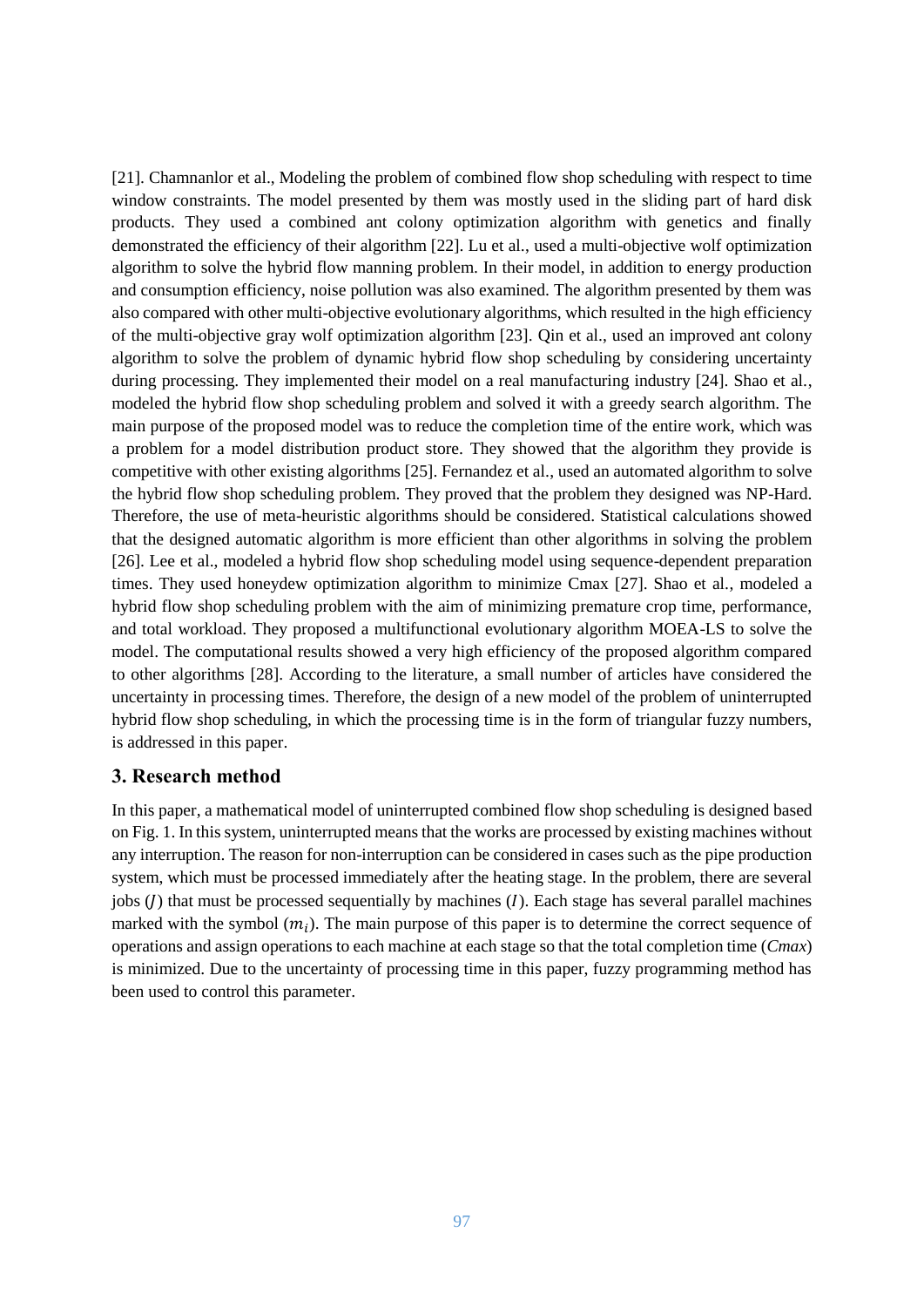|       | Parallel Machine 1 |   |                |   |                |   |   |        |   |   |      |  |
|-------|--------------------|---|----------------|---|----------------|---|---|--------|---|---|------|--|
|       |                    |   |                |   |                |   |   |        |   |   |      |  |
|       | Parallel Machine 2 |   |                |   |                |   |   |        |   |   |      |  |
|       |                    | 1 | $\overline{2}$ | 3 | $\overline{4}$ | 5 | 6 | $\tau$ | 8 | 9 | Time |  |
|       |                    |   |                |   |                |   |   |        |   |   |      |  |
|       |                    |   | Process Time   |   |                |   |   |        |   |   |      |  |
| Job 1 |                    |   | 3              |   |                |   |   |        |   |   |      |  |
| Job 2 |                    |   |                |   |                |   |   |        |   |   |      |  |
| Job 3 |                    |   | 7              |   |                |   |   |        |   |   |      |  |
| job 4 |                    |   | 4              |   |                |   |   |        |   |   |      |  |
|       |                    |   |                |   |                |   |   |        |   |   |      |  |

**Figure 1. An overview of the uninterrupted hybrid flow shop scheduling problem**

According to the following assumptions, the problem of scheduling the combined flow shop can be modeled without interruption:

A. The machines are always available and the machines are never damaged.

B- The problem data is considered as indefinite and fuzzy triangular,

C- The jobs must be done one after the other and without interruption,

D- All jobs and machinery are available at the same time at the beginning of the planning period;

E- Jobs have no special priority over each other and are independent of each other,

F- Each jobs will be ready to perform the process in the next stage immediately after completing the operation process in each stage.

According to the stated assumptions, sets, parameters and decision variables are defined as follows.

#### *Sets and parameters*

- M Set of machines  $i \in \{1,2,...,M\}$
- N Set of Jobs  $j, k \in \{1, 2, ..., N\}$
- $m_i$  Set of machines in each stage  $l \in \{1, 2, ..., m_i\}$
- $\tilde{P}_{ii}$ processing time of job  $j$  by machine  $i$
- $M$  Negative large number
- $\alpha$  Uncertainty rate

#### *Decision variables*

 $X_{iik}$  If job *j* is processed by machine *i* after job *k*, it takes 1, otherwise it takes 0

 $Y_{iil}$  If work *j* is processed by machine *l* in stage *i*, it takes 1 and otherwise it takes 0

 $C_{ii}$  Time to complete job *j* by machine *i* 

 $Cmax$  Completion time of all jobs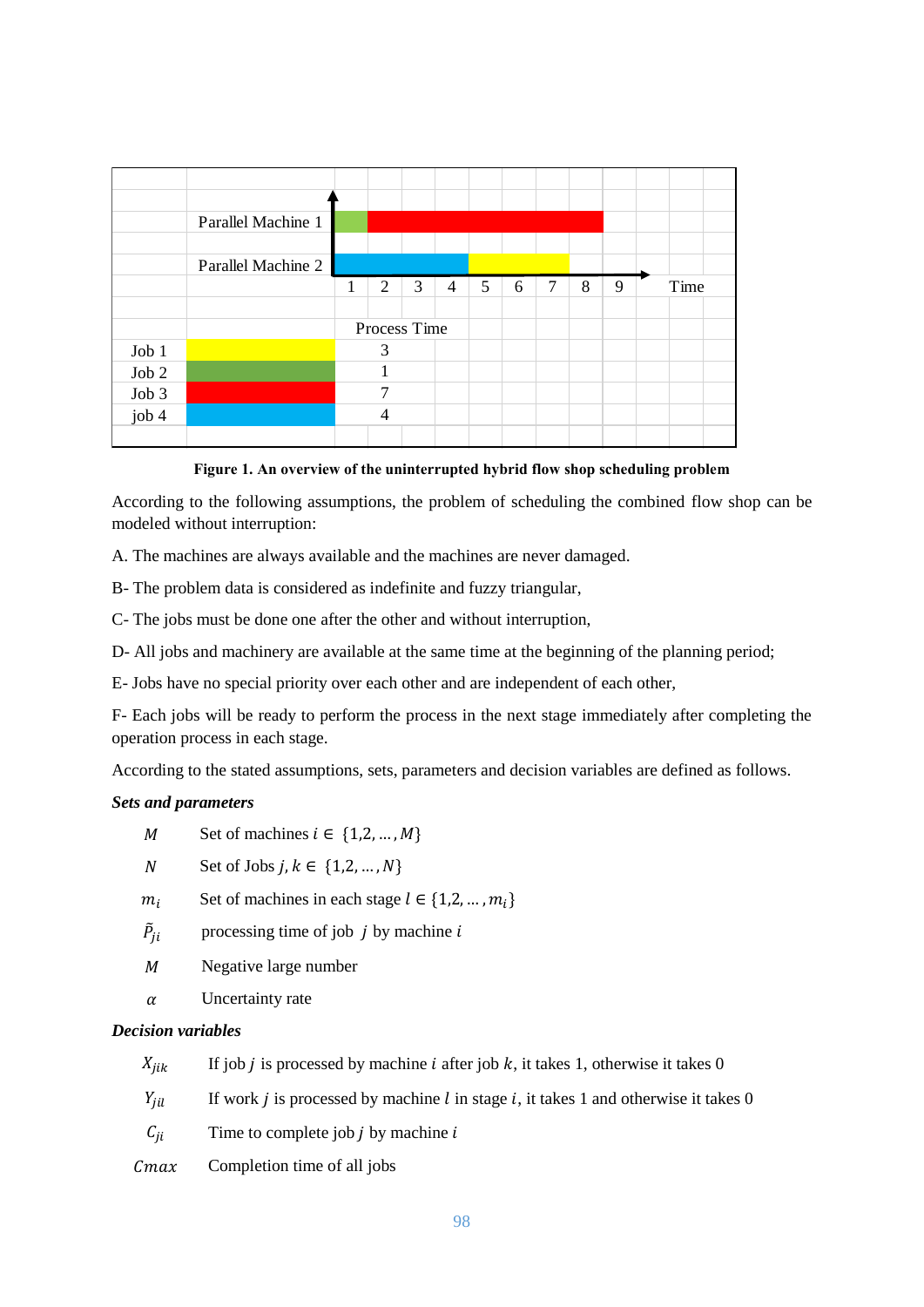$minZ = Cmax$  (1)

 $S.t.$ 

$$
\sum_{l=1}^{m_i} Y_{jil} = 1, \quad \forall j, i
$$

$$
C_{j,1} \ge \alpha \left[ \frac{P_{ji}^3 + P_{ji}^2}{2} \right] + (1 - \alpha) \left[ \frac{P_{ji}^1 + P_{ji}^2}{2} \right], \quad \forall j \tag{3}
$$

$$
C_{j,i} = C_{j,i-1} + \alpha \left[ \frac{P_{ji}^3 + P_{ji}^2}{2} \right] + (1 - \alpha) \left[ \frac{P_{ji}^1 + P_{ji}^2}{2} \right], \quad \forall j, i > 1
$$
 (4)

$$
C_{j,i} = C_{k,i-1} + \alpha \left[ \frac{P_{ji}^3 + P_{ji}^2}{2} \right] + (1 - \alpha) \left[ \frac{P_{ji}^1 + P_{ji}^2}{2} \right] - M(3 - X_{jik} - Y_{jil} - Y_{kil}), \quad \forall j < N, k
$$
\n
$$
> j, i, l \tag{5}
$$

$$
C_{k,i} = C_{j,i} + \alpha \left[ \frac{P_{ki}^3 + P_{ki}^2}{2} \right] + (1 - \alpha) \left[ \frac{P_{ki}^1 + P_{ki}^2}{2} \right] - M \cdot X_{jik} - M \cdot (2 - Y_{jil} - Y_{kil}), \quad \forall j < N, k
$$
\n<sup>(6)</sup>\n
$$
> j, i, l
$$

$$
Cmax \ge C_{j,i}, \quad \forall j, i = M \tag{7}
$$

$$
C_{ji} \ge 0, \quad \forall j, i \tag{8}
$$

$$
X_{jik}, Y_{jil} \in \{0,1\}, \quad \forall j, i, l, k \tag{9}
$$

Equation (1) shows the value of the first objective function of the problem and includes the minimization of the completion time of all jobs. Equation (2) shows that each job at each stage should be assigned to only one machine. Equation (3) shows the processing time of the jobs by the first machine. Equation (4) to (6) ensures that all job must be done non-stop between machines and that the processing time of each process is calculated by each machine. Equation (7) shows that the total completion time of jobs is equal to the maximum processing time of machines. Relationships (8) and (9) show the type of decision variables.

#### **4. Analysis of Sample Problem**

In this section, a small sample problem including 5 jobs and 3 machines is considered, which is the interval of the uncertain processing time parameter as described in Table (1). Also in this example, for each stage, two types of parallel machines are considered the same.

| Table 1. Interval of the processing time parameter |               |               |               |  |  |
|----------------------------------------------------|---------------|---------------|---------------|--|--|
| Parameter                                          | Pessimistic   | Probable      | Optimistic    |  |  |
| Ξiί                                                | $\sim U(2,4)$ | $\sim U(4,6)$ | $\sim U(6,8)$ |  |  |

Due to the uncertainty of the problem, the value of the uncertainty rate in this analysis is considered 0.5. Therefore, Table (2) shows the processing time of each activity by each machine. The value of the objective function, ie the completion time of all jobs, is equal to 24.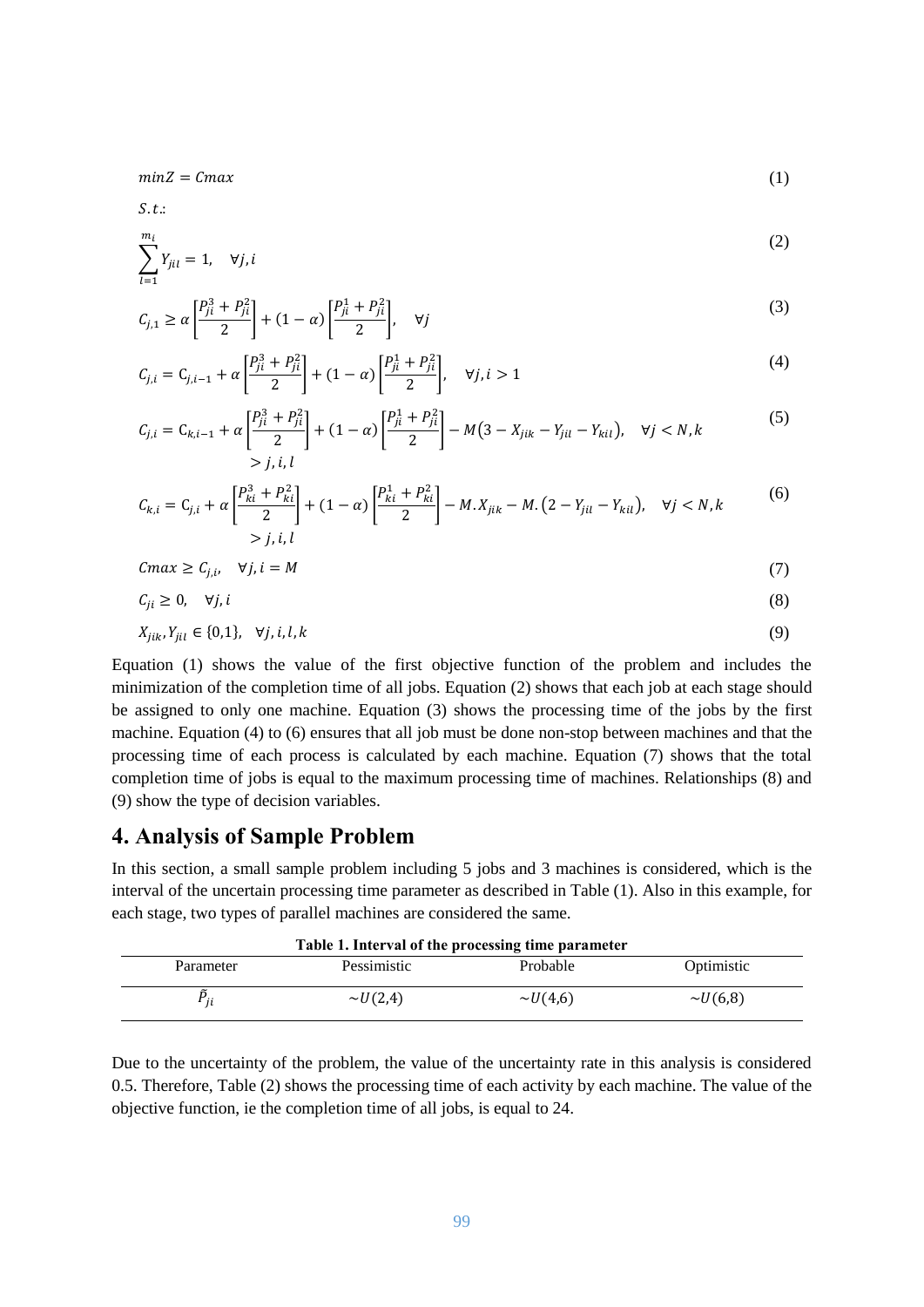|       | Machine 1 | Machine 2 | Machine 3 |
|-------|-----------|-----------|-----------|
| Job 1 | 15.00     | 19.75     | 24.00     |
| Job 2 | 10.50     | 15.00     | 19.50     |
| Job 3 | 5.00      | 10.00     | 14.25     |
| Job4  | 10.00     | 15.75     | 20.00     |
| Job 5 | 5.00      | 10.50     | 14.75     |

**Table 2. The final processing time of each job by each machine in the small sample size problem**

Fig. 2., shows the flow shop scheduling problem of the small sample size and how to assign each job to each machine in each stage separately.



**Figure 2. Gantt chart of flow shop scheduling in the small sample problem with GAMS**

As shown in Fig. 2., jobs 1, 2 and 5 are assigned to machine 1 in the first stage and jobs 3 and 4 are assigned to machine 2 in the first stage. It is also observed that the sequence of operations is observed in all stages of processing. Completion time of all jobs in this issue is 24 time units.

Considering the value of the uncertainty rate of 0.5, then the changes in the completion time of the whole job (the value of the objective function) in exchange for changes in the uncertainty rate are discussed.

# **4.1. Sensitivity analysis of the value of the objective function in conditions of uncertainty**

In order to investigate the effects of uncertainty on the results of the uninterrupted combined flow shop scheduling model, the uncertainty rate is changed in the range of 0.1 to 0.9 and the value of the objective function corresponding to each uncertainty rate is shown in Table (3). Considering the basis of the uncertainty rate of 0.5, the percentage change of the value of the objective function from the base value of the objective function, ie 24, is also shown in Table (3).

| sample problem   |       |                       |  |  |  |  |
|------------------|-------|-----------------------|--|--|--|--|
| Uncertainty rate | Cmax  | Percentage of changes |  |  |  |  |
| 0.1              | 19.60 | $-18.33$              |  |  |  |  |
| 0.2              | 20.70 | $-13.75$              |  |  |  |  |
| 0.3              | 21.80 | $-9.167$              |  |  |  |  |
| 0.4              | 22.90 | $-4.583$              |  |  |  |  |
| 0.5              | 24.00 | 0.000                 |  |  |  |  |
| 0.6              | 24.80 | 3.333                 |  |  |  |  |
| 0.7              | 25.65 | 6.875                 |  |  |  |  |
| 0.8              | 26.60 | 10.83                 |  |  |  |  |
| 0.9              | 27.30 | 13.75                 |  |  |  |  |

**Table 3. Changes in the value of the objective function at different rates of uncertainty in the small size**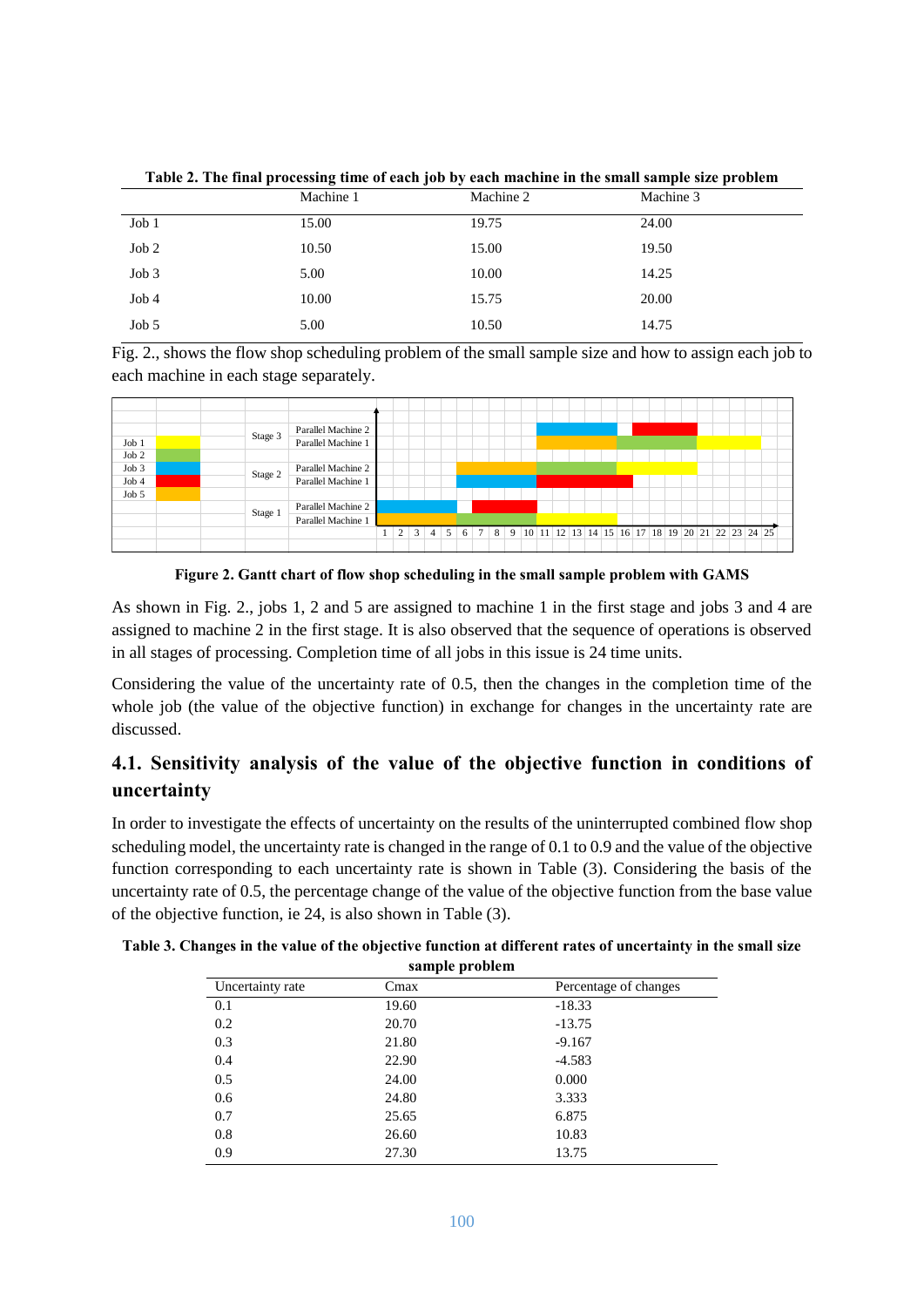According to the results of Table (3), it can be seen that with the increase of uncertainty rate due to the increase of processing time, the completion time of all jobs has increased. This increase in the value of the objective function was 13.75% in the most pessimistic case and -18.33% in the most optimistic case. Fig. 3., shows the trend of changes in the value of the objective function in exchange for changes in the rate of uncertainty in the small sample size problem. Fig 4., also shows the Gantt chart of the flow shop scheduling for the uncertainty rates of 0.3, 0.5 and 0.7 to clearly show the changes resulting from the uncertainty on the flow shop scheduling.



**Figure 3. Trend of changes in the value of the objective function in exchange for changes in the rate of uncertainty in the small sample size problem**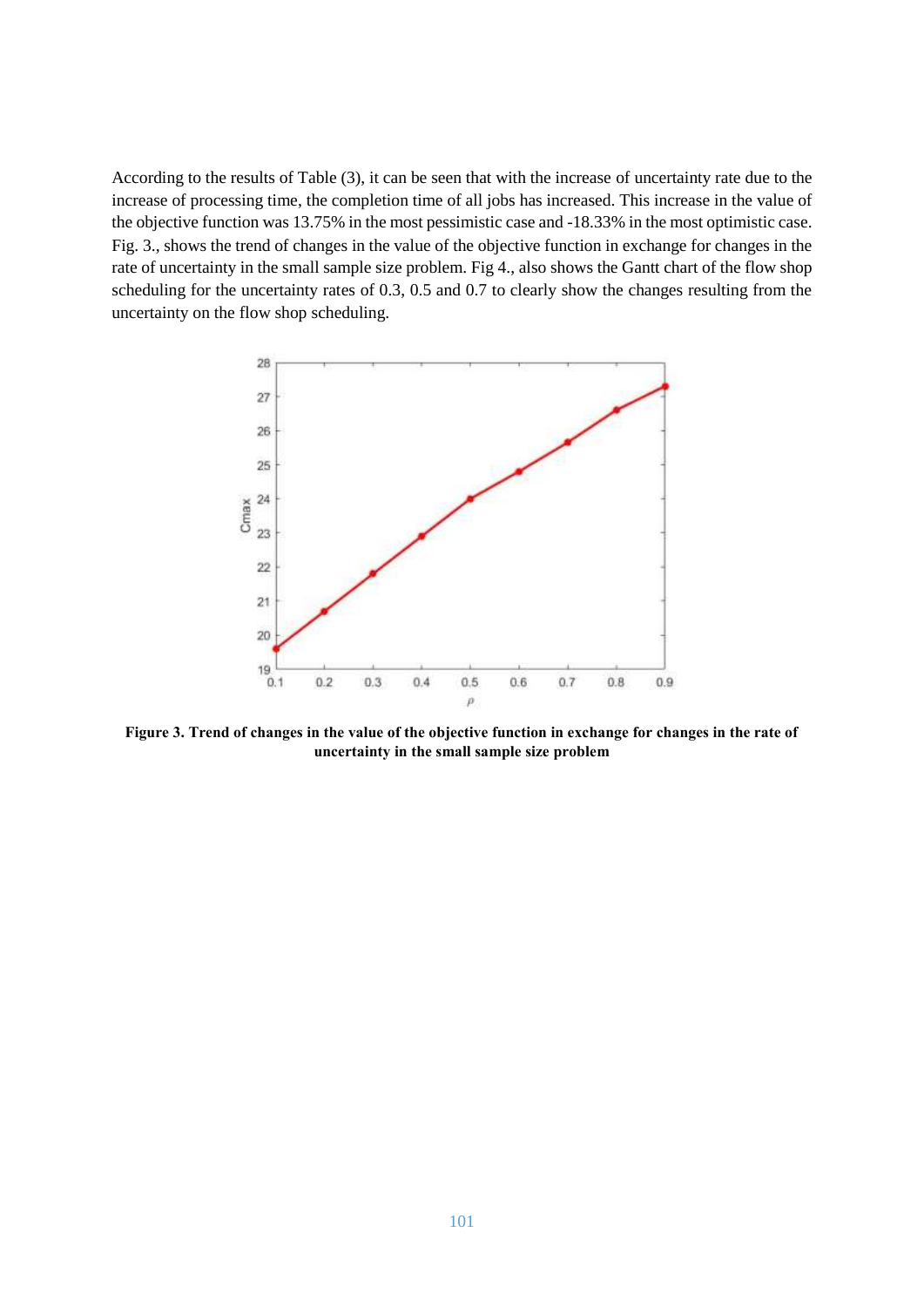|       | $\rho = 0.3$ |         |                    |              |                 |                |                |   |   |                 |         |  |  |  |  |  |                                                           |  |  |  |
|-------|--------------|---------|--------------------|--------------|-----------------|----------------|----------------|---|---|-----------------|---------|--|--|--|--|--|-----------------------------------------------------------|--|--|--|
|       |              |         | Parallel Machine 2 |              |                 |                |                |   |   |                 |         |  |  |  |  |  |                                                           |  |  |  |
| Job 1 |              | Stage 3 | Parallel Machine 1 |              |                 |                |                |   |   |                 |         |  |  |  |  |  |                                                           |  |  |  |
| Job 2 |              |         |                    |              |                 |                |                |   |   |                 |         |  |  |  |  |  |                                                           |  |  |  |
|       |              |         |                    |              |                 |                |                |   |   |                 |         |  |  |  |  |  |                                                           |  |  |  |
| Job 3 |              | Stage 2 | Parallel Machine 2 |              |                 |                |                |   |   |                 |         |  |  |  |  |  |                                                           |  |  |  |
| Job 4 |              |         | Parallel Machine 1 |              |                 |                |                |   |   |                 |         |  |  |  |  |  |                                                           |  |  |  |
| Job 5 |              |         |                    |              |                 |                |                |   |   |                 |         |  |  |  |  |  |                                                           |  |  |  |
|       |              | Stage 1 | Parallel Machine 2 |              |                 |                |                |   |   |                 |         |  |  |  |  |  |                                                           |  |  |  |
|       |              |         | Parallel Machine 1 |              |                 |                |                |   |   |                 |         |  |  |  |  |  |                                                           |  |  |  |
|       |              |         |                    | 1            | $\overline{c}$  | 3              | $\overline{4}$ | 5 |   | $6 \mid 7$      | $\bf 8$ |  |  |  |  |  |                                                           |  |  |  |
|       |              |         |                    |              |                 |                |                |   |   |                 |         |  |  |  |  |  |                                                           |  |  |  |
|       |              |         |                    |              |                 |                |                |   |   |                 |         |  |  |  |  |  |                                                           |  |  |  |
|       |              |         |                    |              |                 |                |                |   |   |                 |         |  |  |  |  |  |                                                           |  |  |  |
|       |              |         |                    |              |                 |                |                |   |   |                 |         |  |  |  |  |  |                                                           |  |  |  |
|       | $\rho = 0.5$ |         |                    |              |                 |                |                |   |   |                 |         |  |  |  |  |  |                                                           |  |  |  |
|       |              |         | Parallel Machine 2 |              |                 |                |                |   |   |                 |         |  |  |  |  |  |                                                           |  |  |  |
| Job 1 |              | Stage 3 | Parallel Machine 1 |              |                 |                |                |   |   |                 |         |  |  |  |  |  |                                                           |  |  |  |
|       |              |         |                    |              |                 |                |                |   |   |                 |         |  |  |  |  |  |                                                           |  |  |  |
| Job 2 |              |         |                    |              |                 |                |                |   |   |                 |         |  |  |  |  |  |                                                           |  |  |  |
| Job 3 |              | Stage 2 | Parallel Machine 2 |              |                 |                |                |   |   |                 |         |  |  |  |  |  |                                                           |  |  |  |
| Job 4 |              |         | Parallel Machine 1 |              |                 |                |                |   |   |                 |         |  |  |  |  |  |                                                           |  |  |  |
| Job 5 |              |         |                    |              |                 |                |                |   |   |                 |         |  |  |  |  |  |                                                           |  |  |  |
|       |              | Stage 1 | Parallel Machine 2 |              |                 |                |                |   |   |                 |         |  |  |  |  |  |                                                           |  |  |  |
|       |              |         | Parallel Machine 1 |              |                 |                |                |   |   |                 |         |  |  |  |  |  |                                                           |  |  |  |
|       |              |         |                    |              | $1 \mid 2 \mid$ | $\mathfrak{Z}$ | $\overline{4}$ |   |   |                 |         |  |  |  |  |  | 5 6 7 8 9 10 11 12 13 14 15 16 17 18 19 20 21 22 23 24 25 |  |  |  |
|       |              |         |                    |              |                 |                |                |   |   |                 |         |  |  |  |  |  |                                                           |  |  |  |
|       |              |         |                    |              |                 |                |                |   |   |                 |         |  |  |  |  |  |                                                           |  |  |  |
|       |              |         |                    |              |                 |                |                |   |   |                 |         |  |  |  |  |  |                                                           |  |  |  |
|       |              |         |                    |              |                 |                |                |   |   |                 |         |  |  |  |  |  |                                                           |  |  |  |
|       | $\rho = 0.7$ |         |                    |              |                 |                |                |   |   |                 |         |  |  |  |  |  |                                                           |  |  |  |
|       |              |         | Parallel Machine 2 |              |                 |                |                |   |   |                 |         |  |  |  |  |  |                                                           |  |  |  |
| Job 1 |              | Stage 3 | Parallel Machine 1 |              |                 |                |                |   |   |                 |         |  |  |  |  |  |                                                           |  |  |  |
| Job 2 |              |         |                    |              |                 |                |                |   |   |                 |         |  |  |  |  |  |                                                           |  |  |  |
|       |              |         |                    |              |                 |                |                |   |   |                 |         |  |  |  |  |  |                                                           |  |  |  |
| Job 3 |              | Stage 2 | Parallel Machine 2 |              |                 |                |                |   |   |                 |         |  |  |  |  |  |                                                           |  |  |  |
| Job 4 |              |         | Parallel Machine 1 |              |                 |                |                |   |   |                 |         |  |  |  |  |  |                                                           |  |  |  |
| Job 5 |              |         |                    |              |                 |                |                |   |   |                 |         |  |  |  |  |  |                                                           |  |  |  |
|       |              | Stage 1 | Parallel Machine 2 |              |                 |                |                |   |   |                 |         |  |  |  |  |  |                                                           |  |  |  |
|       |              |         |                    |              |                 |                |                |   |   |                 |         |  |  |  |  |  |                                                           |  |  |  |
|       |              |         | Parallel Machine 1 |              |                 |                |                |   |   |                 |         |  |  |  |  |  |                                                           |  |  |  |
|       |              |         |                    | $\mathbf{1}$ | 2               | 3              | 4              | 5 | 6 | $7\overline{ }$ | 8       |  |  |  |  |  | 9 10 11 12 13 14 15 16 17 18 19 20 21 22 23 24 25         |  |  |  |

**Figure 4. Gantt chart for the flow shop scheduling problem at different rates of uncertainty**

The following is another sensitivity analysis regarding the change in the number of machines in each processing stage. Obviously, as the number of machines decreases, the total processing time will increase. Changes in the value of the objective function for changes in the number of machines in each stage are shown in Table (4).

| Table 4. Changes in the value of the objective function in different numbers of machines in the small size |
|------------------------------------------------------------------------------------------------------------|
| sample problem                                                                                             |

|                              | <b>Sumple brownen</b> |                       |  |
|------------------------------|-----------------------|-----------------------|--|
| Number of cars in each stage | Cmax                  | Percentage of changes |  |
|                              | 34.75                 | 44.79                 |  |
|                              | 24.00                 | 0.000                 |  |
|                              | 19.25                 | $-19.79$              |  |
|                              | 19.25                 | $-19.79$              |  |

According to Table (4), it can be seen that with increasing the number of machines, the amount of improvement of the objective function cannot be more than 19.79%, and in the case of a single machine, a 44.79% increase in the amount of the objective function can be observed. Fig (5) and (6) show the trend of changes in the value of the objective function in exchange for changes in the number of machines in the stage and the Gantt chart of these changes, respectively.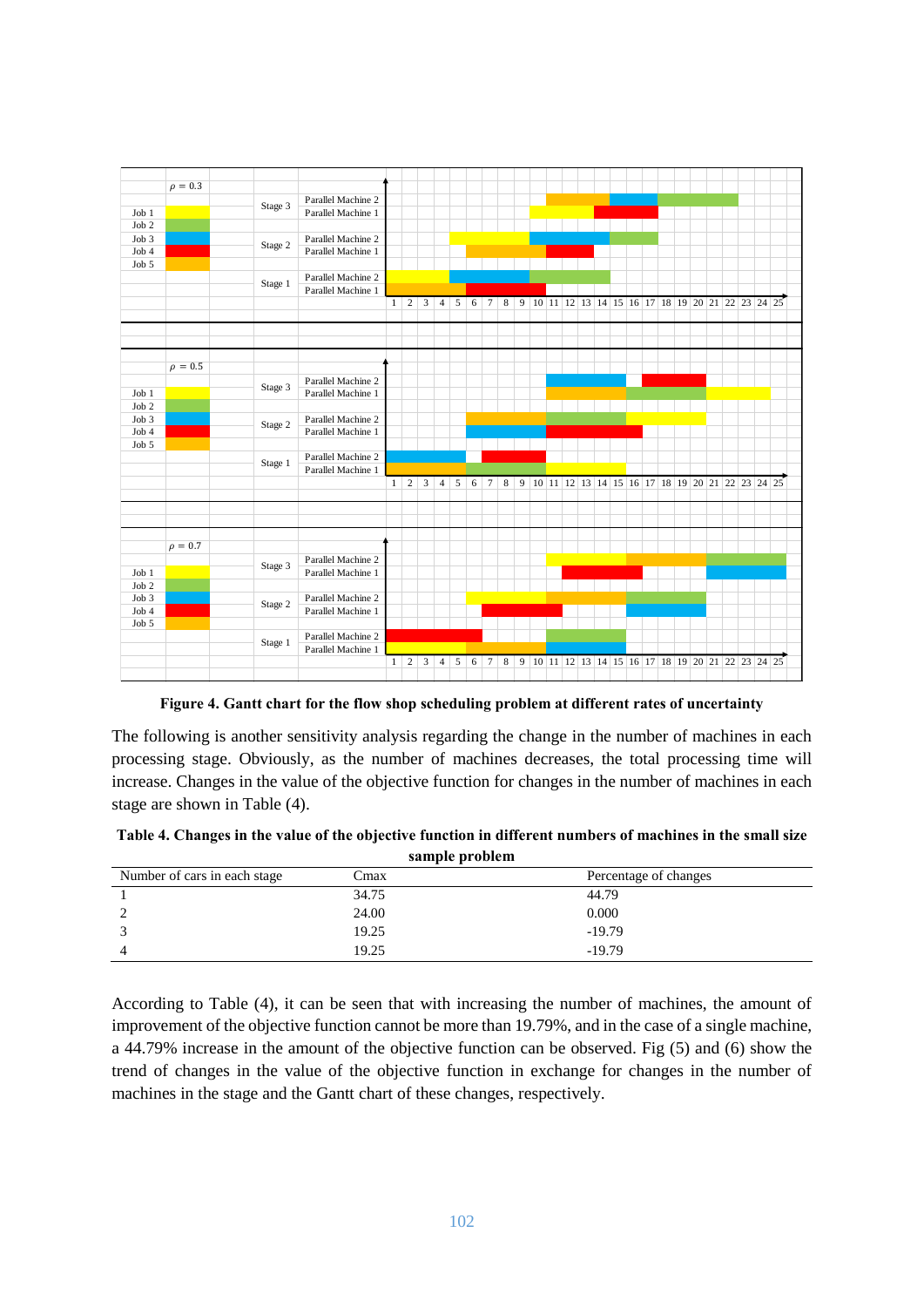

**Figure 5. Process of changing the value of the objective function in exchange for changes in the number of machines in the small sample size problem**



**Figure 6. Gantt chart for the flow shop scheduling problem in different machines at each stage**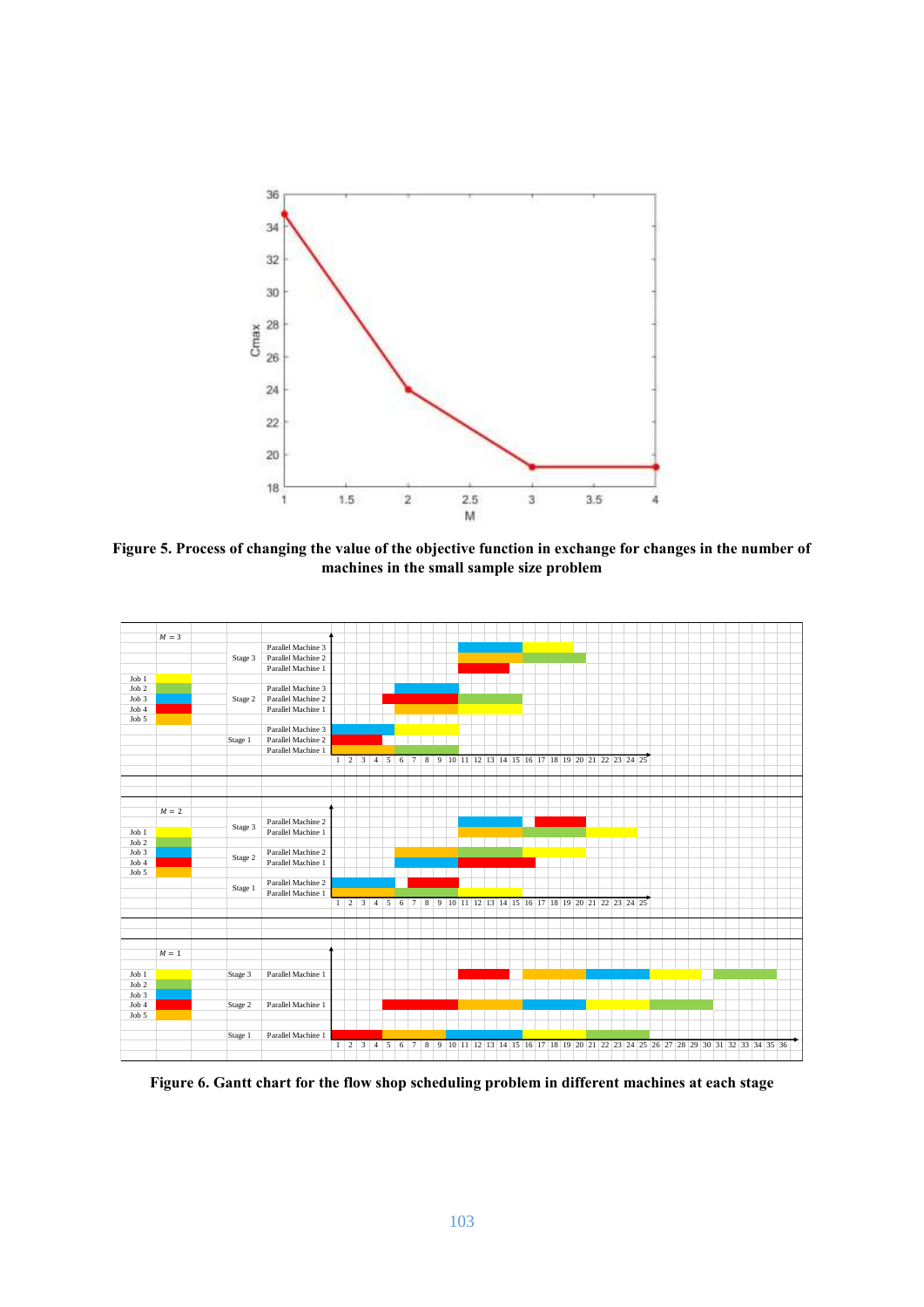### **4.2. Solve sample problems in other sizes with GAMS software**

In the following, other sample problems are solved by GAMS software. Table (5) shows the five sample problems designed in this section.

| Table 5. Size of sample problems in other sizes with GAMS software |                |                    |  |  |  |  |
|--------------------------------------------------------------------|----------------|--------------------|--|--|--|--|
| Sample Problem                                                     | Number of jobs | Number of machines |  |  |  |  |
|                                                                    |                |                    |  |  |  |  |
|                                                                    |                |                    |  |  |  |  |
|                                                                    |                |                    |  |  |  |  |
|                                                                    |                |                    |  |  |  |  |
|                                                                    | 10             |                    |  |  |  |  |

| Table 5. Size of sample problems in other sizes with GAMS software |  |  |  |
|--------------------------------------------------------------------|--|--|--|
|                                                                    |  |  |  |

Table (6) shows the optimal value of the obtained objective function (time of completion of all jobs) and the computational time obtained from solving these problems. According to the results of Table (6), it can be seen that the problem solving time has increased exponentially with increasing the size of the problem and GAMS software is not able to solve the problem larger than the size stated in Table (5).

**Table 6. The value of the objective function and the computational time obtained from solving the sample problem with GAMS software**

| Sample Problem | Cmax  | Computational time |
|----------------|-------|--------------------|
|                | 19.25 | 0.694              |
|                | 19.75 | 1.652              |
|                | 27.25 | 149.27             |
|                | 28.50 | 420.06             |
|                | 32.50 | 1736.29            |

Fig (7) shows the trend of changes in the value of the objective function and computational time in different sample problems with GAMS software.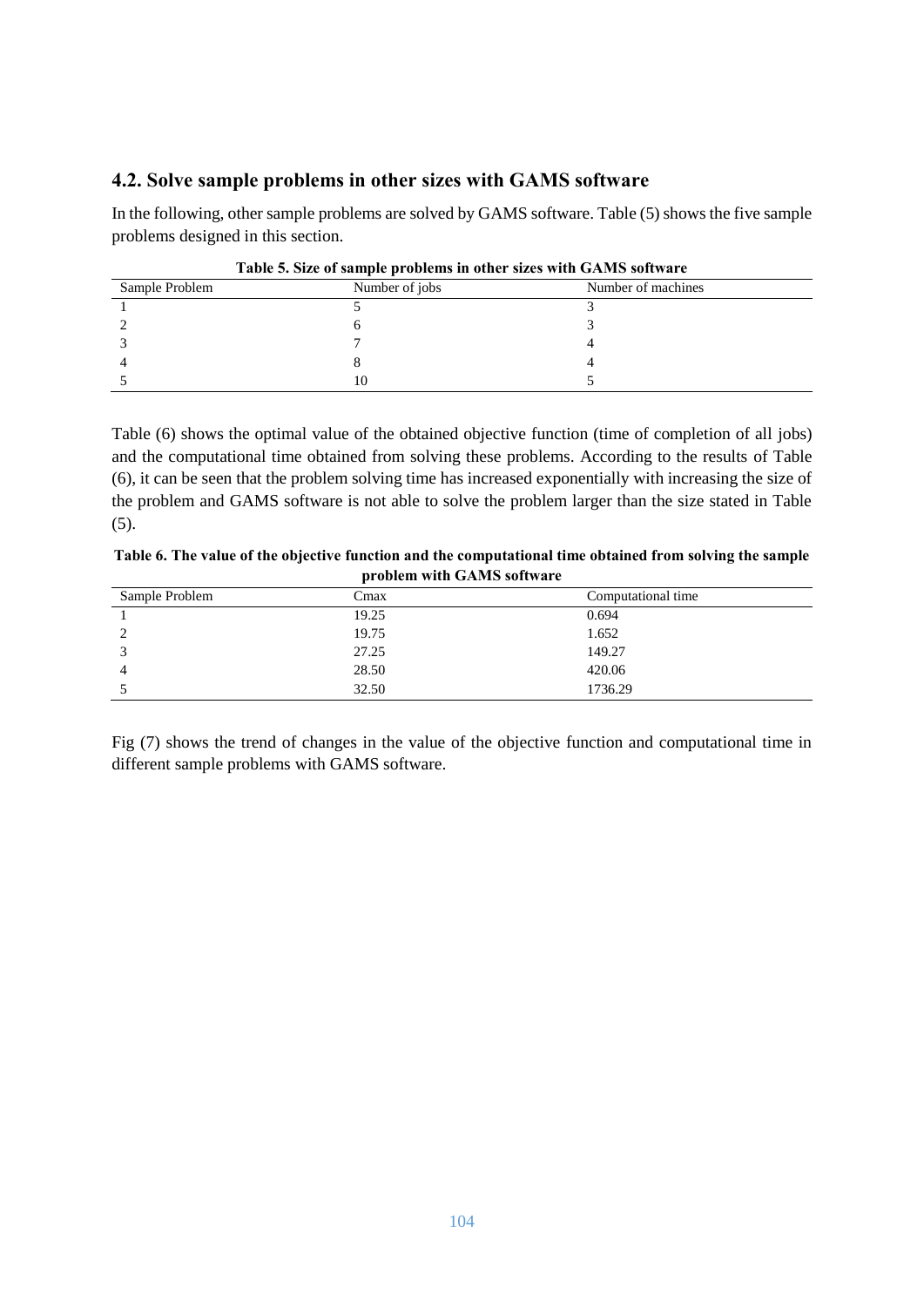

**Figure 7. The process of changing the value of the objective function and computational time in different sample problems with GAMS software**

## **5. Conclusion**

In this paper, an indefinite model of the uninterrupted hybrid flow shop scheduling problem is presented. Due to the uncertainty of processing time, fuzzy programming method has been used to control the uncertainty parameter of processing time. The proposed model seeks to minimize the maximum processing time of all jobs. For this purpose, GAMS software has been used to solve the problem. The computational results of solving the problem in small sizes show that with increasing uncertainty rate, the amount of processing time has increased and therefore the completion time of all jobs has increased. Also, the sensitivity analysis of the problem showed that with the increase in the number of machines in each stage due to the high efficiency of the machines, the completion time of all works has decreased. Due to the high problem solving time by GAMS software, the use of ultra-innovative algorithms to solve the problem in larger sizes is recommended. It is also proposed to consider other objective functions such as minimizing latency along with maximum processing time as model development.

### **References**

- [1] Nouri, F., Samadzad, S., & Nahr, J. (2019). Meta-heuristics algorithm for two-machine no-wait flow-shop scheduling problem with the effects of learning. Uncertain Supply Chain Management, 7(4), 599-618. doi: *[10.5267/j.uscm.2019.5.002](http://dx.doi.org/10.5267/j.uscm.2019.5.002)*
- [2] Pan, Q. K., Tasgetiren, M. F., Suganthan, P. N., & Chua, T. J. (2011). A discrete artificial bee colony algorithm for the lot-streaming flow shop scheduling problem. Information sciences, 181(12), 2455-2468. doi: <https://doi.org/10.1016/j.ins.2009.12.025>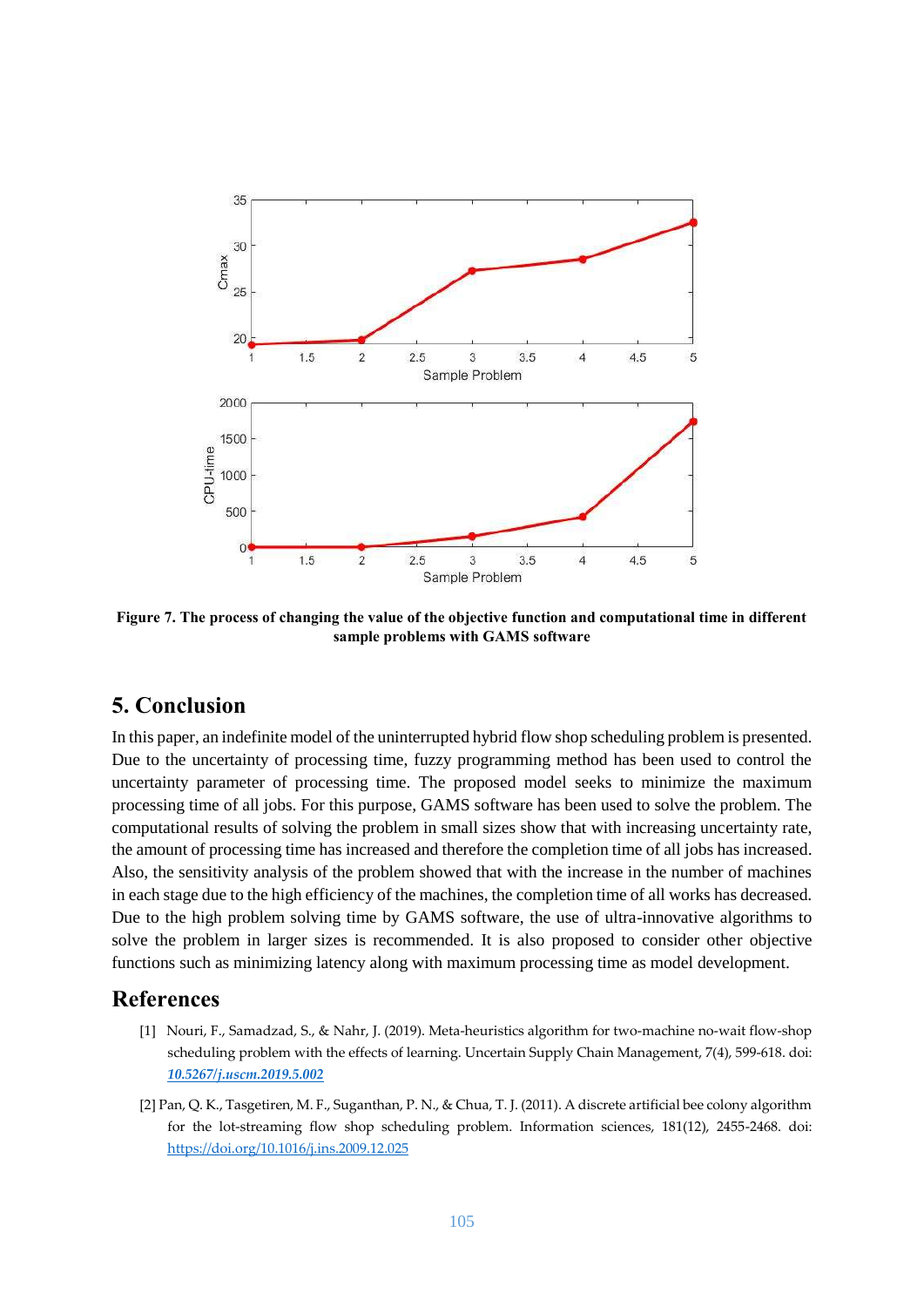- [3] Ghahremani-Nahr, J., Nozari, H., & Najafi, S. E. (2020). Design a green closed loop supply chain network by considering discount under uncertainty. Journal of Applied Research on Industrial Engineering, 7(3), 238-266. doi: [10.22105/jarie.2020.251240.1198](https://dx.doi.org/10.22105/jarie.2020.251240.1198)
- [4] Aggoune, R. (2004). Minimizing the makespan for the flow shop scheduling problem with availability constraints. European Journal of Operational Research, 153(3), 534-543. doi: [https://doi.org/10.1016/S0377-](https://doi.org/10.1016/S0377-2217(03)00261-3) [2217\(03\)00261-3](https://doi.org/10.1016/S0377-2217(03)00261-3)
- [5] Ghahremani-Nahr, J., Nozari, H., & Bathaee, M. (2021). Robust Box Approach for Blood Supply Chain Network Design under Uncertainty: Hybrid Moth-Flame Optimization and Genetic Algorithm. International Journal of Innovation in Engineering, 1(2), 40-62.
- [6] Komaki, G. M., & Kayvanfar, V. (2015). Grey Wolf Optimizer algorithm for the two-stage assembly flow shop scheduling problem with release time. Journal of Computational Science, 8, 109-120. doi: <https://doi.org/10.1016/j.jocs.2015.03.011>
- [7] Arthanary, T. S. (1971). An extension of two machine sequencing problem. Opsearch, 8, 10-22.
- [8] Portmann, M. C., Vignier, A., Dardilhac, D., & Dezalay, D. (1998). Branch and bound crossed with GA to solve hybrid flow shops. European Journal of Operational Research, 107(2), 389-400. doi: [https://doi.org/10.1016/S0377-2217\(97\)00333-0](https://doi.org/10.1016/S0377-2217(97)00333-0)
- [9] Gholami, M., Zandieh, M., & Alem-Tabriz, A. (2009). Scheduling hybrid flow shop with sequencedependent setup times and machines with random breakdowns. The International Journal of Advanced Manufacturing Technology, 42(1-2), 189-201. doi: 10.1007/s00170-008-1577-3
- [10] Naderi, B., Gohari, S., & Yazdani, M. (2014). Hybrid flexible flow shop problems: Models and solution methods. Applied Mathematical Modelling, 38(24), 5767-5780. doi: <https://doi.org/10.1016/j.apm.2014.04.012>
- [11] Lin, J. T., & Chen, C. M. (2015). Simulation optimization approach for hybrid flow shop scheduling problem in semiconductor back-end manufacturing. Simulation Modelling Practice and Theory, 51, 100- 114. doi: <https://doi.org/10.1016/j.simpat.2014.10.008>
- [12] Dios, M., Fernandez-Viagas, V., & Framinan, J. M. (2018). Efficient heuristics for the hybrid flow shop scheduling problem with missing operations. Computers & Industrial Engineering, 115, 88-99. doi: <https://doi.org/10.1016/j.cie.2017.10.034>
- [13] Li, Z., Zhong, R. Y., Barenji, A. V., Liu, J. J., Yu, C. X., & Huang, G. Q. (2019). Bi-objective hybrid flow shop scheduling with common due date. Operational Research, 1-26. doi: [https://doi.org/10.1007/s11590-019-](https://doi.org/10.1007/s11590-019-01462-5) [01462-5](https://doi.org/10.1007/s11590-019-01462-5)
- [14] Sun, Y., Zhang, C., Gao, L., & Wang, X. (2011). Multi-objective optimization algorithms for flow shop scheduling problem: a review and prospects. The International Journal of Advanced Manufacturing Technology, 55(5-8), 723-739. doi: 10.1007/s00170-010-3094-4
- [15] Engin, O., & Güçlü, A. (2018). A new hybrid ant colony optimization algorithm for solving the no-wait flow shop scheduling problems. Applied Soft Computing, 72, 166-176. doi: <https://doi.org/10.1016/j.asoc.2018.08.002>
- [16] Ribas, I., Leisten, R., & Framiñan, J. M. (2010). Review and classification of hybrid flow shop scheduling problems from a production system and a solutions procedure perspective. Computers & Operations Research, 37(8), 1439-1454. doi: <https://doi.org/10.1016/j.cor.2009.11.001>